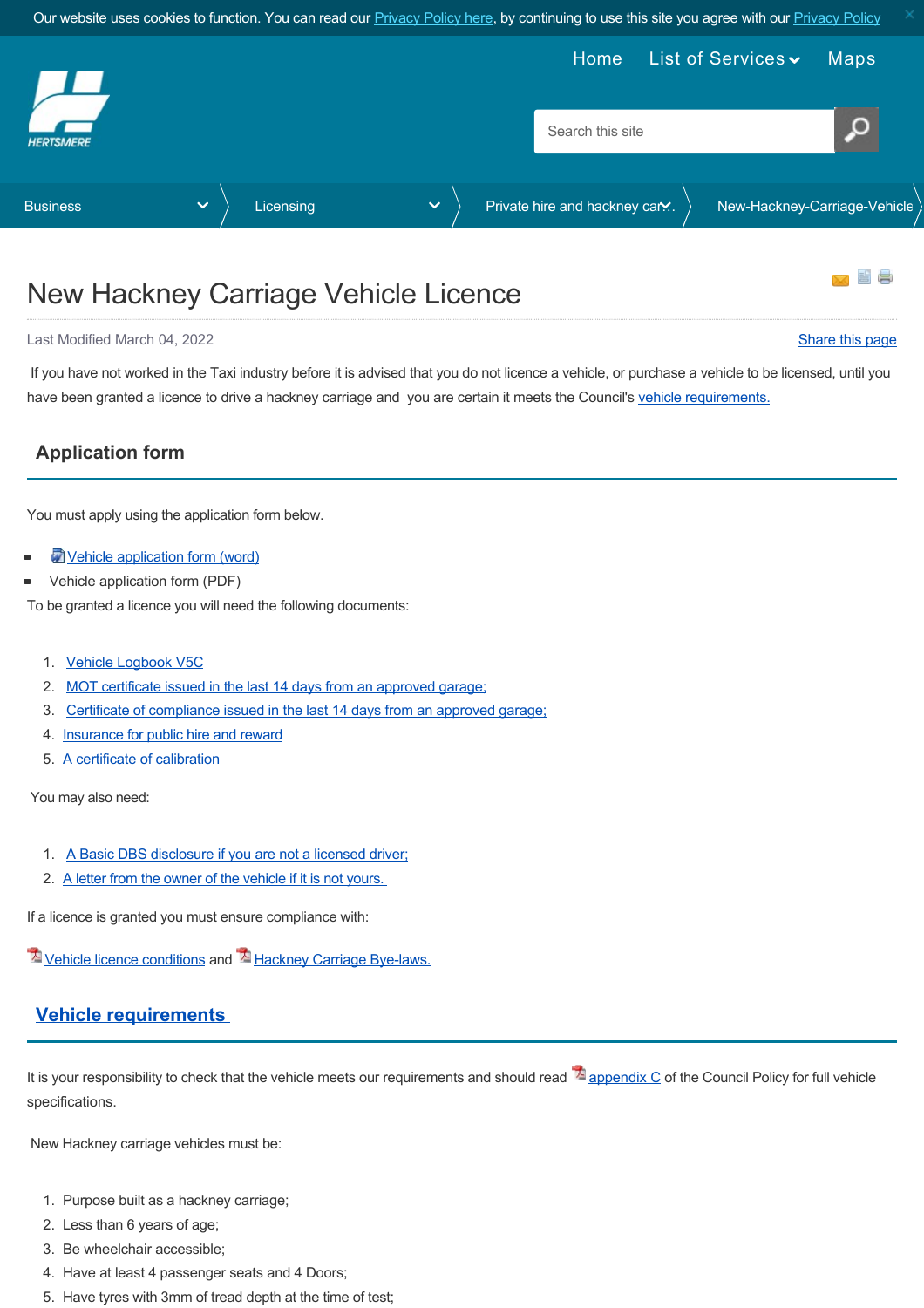- 6. Seat no more than 8 passengers;
- 7. Meet the Euro 6 Emissions criteria;
- 8. Be fitted with a meter calibrated to the Hertsmere tariff.
- 9. Have a roof sign stating "for hire" or "Taxi";

We will not licence a vehicle that has been written off by an insurance company will not be licensed, regardless of the reasons.

#### <span id="page-1-3"></span>**Calibration certificate**

Hackney carriages must have a taximeter fitted which is calibrated to the current tariff set by the Council. A calibration certificate should be provided on application and meters will be checked by the garage. The meter must be positioned so that passengers can clearly see the charge being made. A calibration certificate can be obtained by taking the vehicle to a specialist installer to confirm that the meter charges customers correctly.

## **Roof Sign**

The vehicle must be fitted with n a roof sign that states 'TAXI' or 'FOR HIRE'. The sign must be illuminated when the vehicle is available for hire and the the light extinguished when the meter is engaged.

#### <span id="page-1-2"></span>**Insurance**

**Hackney Carriage** vehicles must be insured for PUBLIC HIRE and REWARD" or "Taxi".

 The insurance certificate should only state the name of the driver (or any other person) who holds a private hire driver licence granted by Hertsmere. It is permissable for the insurance certificate to also include private hire. A spouse or other family member cannot be named on the insurance as once the vehicle is licensed, only a Hertsmere licensed driver can lawfully drive the vehicle.

### <span id="page-1-1"></span>**Vehicle Testing (MOT and Compliance Certificate)**

Your vehicle must be assessed by one of the Council's two approved garages. The assessment requires that the vehicle must pass an MOT and an additional assessment of the vehicle's compliance with the licensing requirements. A list of the approved garages and what is checked on the compliance test can be found in the document below:

#### [Approved garages and compliance test guidelines.](https://www.hertsmere.gov.uk/Documents/02-Business/Licensing/Private-hire--Hackney-Carriage-Licensing/approved-MOT-garages.pdf)

**Both tests must have be passed within 14 days of your application. This allows an you a 2 week period in which to book your assessment before making an application.** 

 If your vehicle fails either of the tests it will need to be re-tested. It is your responsibility to ensure that your vehicle is suitable and you may wish to have your vehicle undergo an earlier MOT to identify any issues.

### <span id="page-1-0"></span>**V5C Logbook**

Whilst the V5C does not prove legal ownership is does indicate who is legally entitled to possess the vehicle and as such a licence will normally be granted to the registered keeper of a vehicle. If the vehicle has just been purchased the new keeper supplement (green slip) will be acceptable for an interim period if made out in the name of the applicant and the applicant has possession of the vehicle.

<span id="page-1-4"></span> If the logbook is not in the name of the proposed licence holder the Council may still grant the vehicle licence to them if a letter from the owner/keeper is provided. The letter should be signed and dated by the registered keeper and set out who owns the vehicle, why it is registered in their name and not the applicants, where the vehicle will be kept during the period the vehicle is licensed and that they consent to the vehicle being used as licensed vehicle.